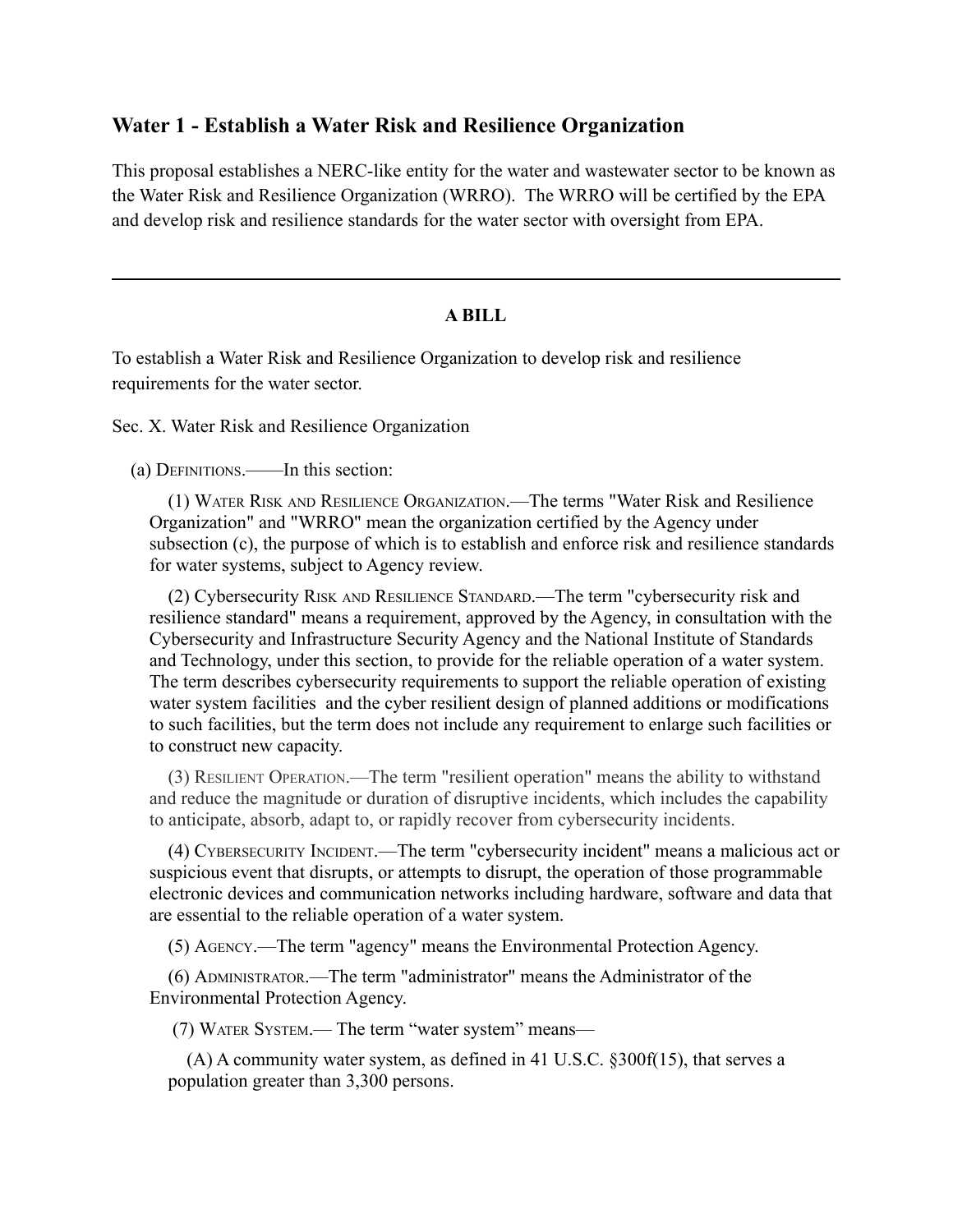(B) A treatment works, as defined in 33 U.S.C. §1292(2), that serves a population greater than 3,300 persons.

(b) JURISDICTION AND APPLICABILITY.—

(1) The Administrator shall have jurisdiction, within the United States, over the WRRO certified by the Agency under subsection (c).

(2) The Administrator shall issue a final rule to implement the requirements of this section not later than 180 days after the date of enactment of this section.

(c) CERTIFICATION.—Following the issuance of a rule under subsection  $(b)(2)$ , any person may submit an application to the Administrator for certification as the WRRO. The Administrator, in consultation with the Director of the Cybersecurity and Infrastructure Security Agency, may certify one such WRRO if the Administrator determines that such WRRO—

(1) demonstrates advanced knowledge and expertise with water sector systems;

(2) is comprised of one or more members with relevant experience as owners and/or operators of water sector systems;

(3) has the ability to develop cybersecurity risk and resilience standards that provide for an adequate level of cybersecurity risk and resilience of a water system; and

(4) has established rules that—

(A) assure its independence of the users and owners and operators of a water system, while assuring fair stakeholder representation in the selection of its directors and balanced decision making in any WRRO committee or subordinate organizational structure;

(B) allocate equitably reasonable dues, fees, and other charges among end users for all activities under this section;

(C) provide fair and impartial procedures for enforcement of cybersecurity risk and resilience standards through the imposition of penalties in accordance with subsection (f) (including limitations on activities, functions, or operations, or other appropriate sanctions); and

(D) provide for reasonable notice and opportunity for public comment, due process, openness, and balance of interests in developing cybersecurity risk and resilience standards and otherwise exercising its duties.

(d) CYBERSECURITY RISK AND RESILIENCE STANDARDS.—

(1) The WRRO shall file each cybersecurity risk and resilience standard or modification to a reliability standard that it proposes to be made effective under this section with the Agency.

(2) The Administrator may, in consultation with the Director of the Cybersecurity and Infrastructure Security Agency, approve, by rule or order, a proposed cybersecurity risk and resilience standard or modification to a cybersecurity risk and resilience standard if it determines that the standard is just, reasonable, not unduly discriminatory or preferential, and in the public interest. The Administrator shall give due weight to the technical expertise of the WRRO with respect to the content of a proposed standard or modification to a standard. A proposed standard or modification shall take effect upon approval by the Administrator.

(3) The Administrator shall remand to the WRRO for further consideration of a proposed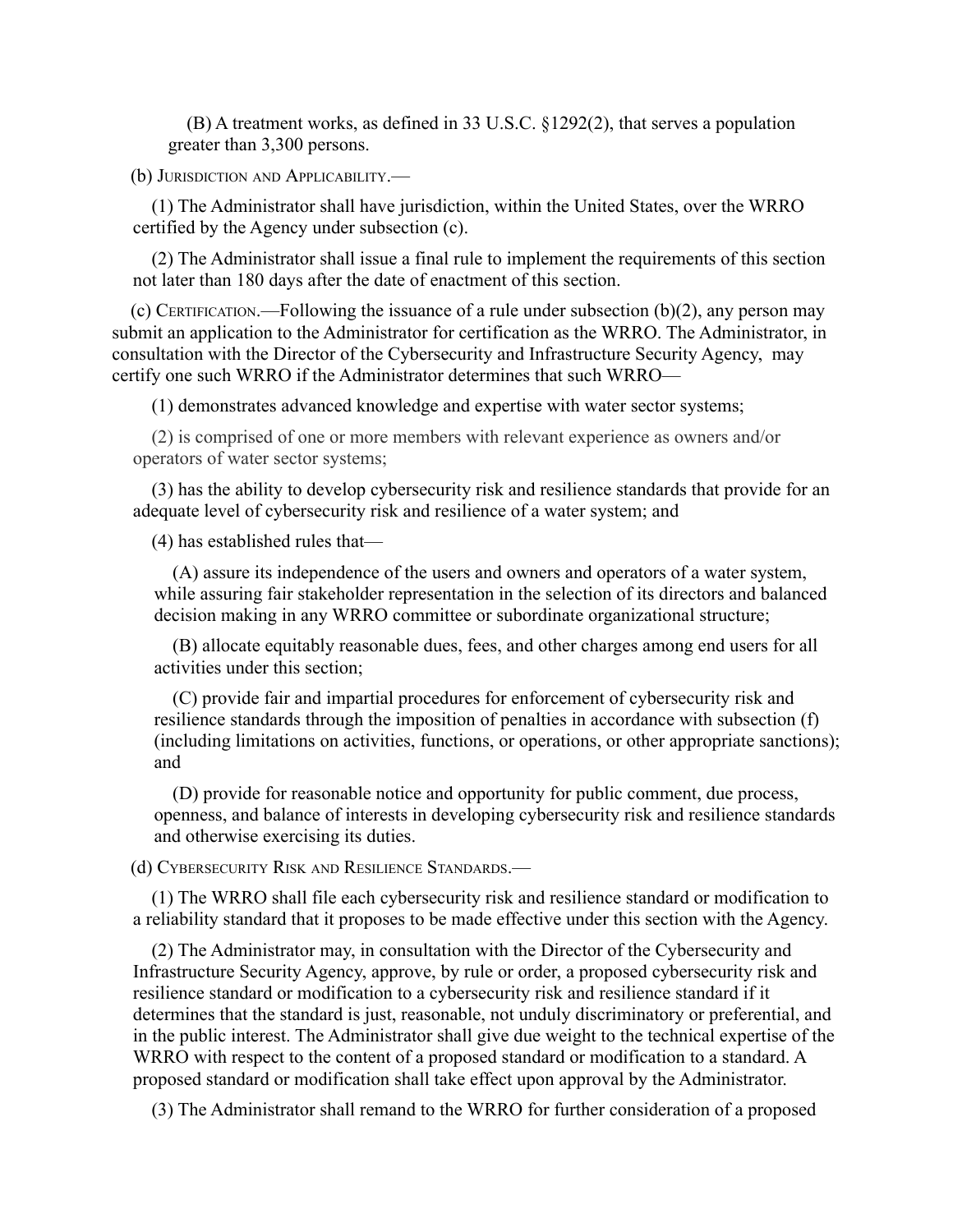cybersecurity risk and resilience standard or a modification to a cybersecurity risk and resilience standard that the Administrator disapproves in whole or in part.

(4) The Administrator, upon his or her own motion or upon complaint, may order the WRRO to submit to the Agency a proposed cybersecurity risk and resilience standard or a modification to a cybersecurity risk and resilience standard that addresses a specific matter if the Administrator considers such a new or modified standard appropriate to carry out this section.

(5) The final rule adopted under subsection (b)(2) shall include fair processes for the identification and timely resolution of any conflict between a risk and reliability standard and any function, rule, order, tariff, or agreement accepted, approved, or ordered by the Administrator applicable to a water system. A water system shall continue to comply with such function, rule, order, tariff, or agreement accepted, approved, or ordered by the Administrator until—

(A) the Administrator finds a conflict exists between cybersecurity risk and resilience standard and any such provision;

(B) the Administrator orders a change to such provision; and

(C) the ordered change becomes effective.

(6) If the Administrator determines that a cybersecurity risk and resilience standard needs to be changed as a result of such a conflict, it shall order the WRRO to develop and file with the Administrator a modified reliability standard under paragraph (3) or (4) of this subsection.

(e) WATER SYSTEM MONITORING AND ASSESSMENT.— To aid in the development and adoption of appropriate and necessary cybersecurity risk and resilience standards and modifications to cybersecurity risk and resilience standards the WRRO shall—

(1) routinely monitor and conduct periodic assessments of the implementation of cybersecurity risk and resilience standards, the effectiveness of cybersecurity risk and resilience standards, and the resilience and adequacy of a water systems in the United States; and

(2) submit to the Administrator periodic reports on the implementation of cybersecurity risk and resilience standards, the effectiveness of cybersecurity risk and resilience standards, and the resilience and adequacy of water systems in the United States, provided that such reports shall only include aggregated or anonymized findings, observations, and data.

(A) The Administrator shall share the contents of a periodic report as required in subparagraph (2) with the Director of the Cybersecurity and Infrastructure Security Agency not later than 30 days following the receipt of a periodic report.

(f) ENFORCEMENT.—

(1) The WRRO may impose, subject to paragraph (2), a penalty on an owner or operator of a water system for a violation of a cybersecurity risk and resilience standard approved by the Administrator under subsection (d) if the WRRO, after notice and an opportunity for a hearing—

(A) finds that the owner or operator has violated a standard approved by the Administrator under subsection (d); and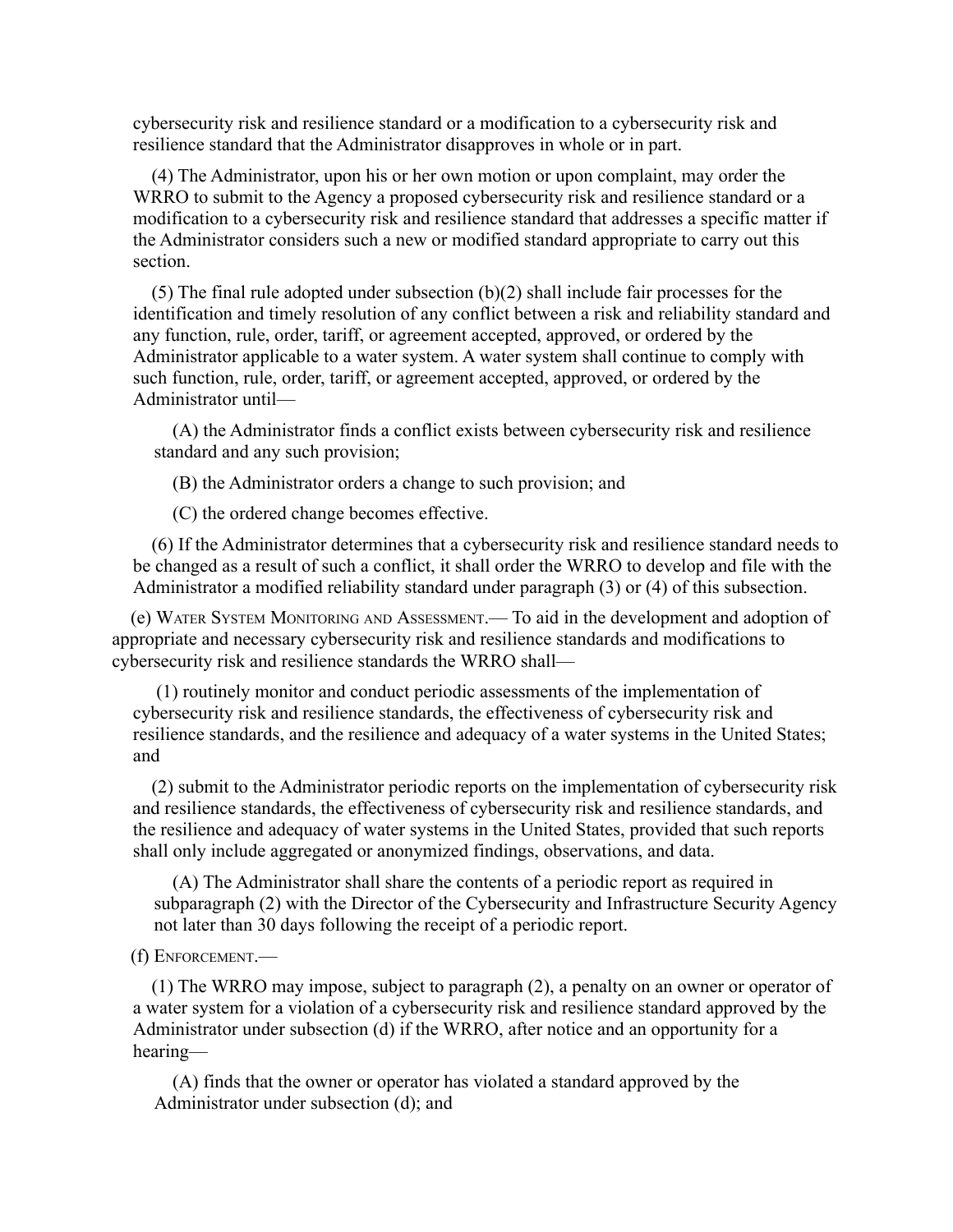(B) files notice and the record of the proceeding with the Administrator.

(2) The WRRO may not impose a penalty on an owner or operator under paragraph (1) unless the WRRO provides the owner or operator with notice of the alleged violation of a cybersecurity risk and resilience standard and an opportunity for a consultation and a hearing prior to finding that the owner or operator has violated such standard under paragraph (1)(A).

(3) A penalty imposed under paragraph (1) may take effect not earlier than the 31st day after the WRRO files with the Administrator notice of the penalty and the record of proceedings.

(4) A penalty imposed under paragraph (1) shall be subject to review by the Administrator, in consultation with the Director of the Cybersecurity and Infrastructure Security Agency, on its own motion or upon application by the water system owner or operator that is the subject of the penalty filed within 30 days after the date such notice is filed with the Administrator. Application to the Administrator for review, or the initiation of review by the Administrator on its own motion, shall not operate as a stay of such penalty unless the Administrator otherwise orders upon its own motion or upon application by the water system owner or operator that is the subject of such penalty. In any proceeding to review a penalty imposed under paragraph (1), the Administrator, after notice and opportunity for hearing (which hearing may consist solely of the record before the WRRO and opportunity for the presentation of supporting reasons to affirm, modify, or set aside the penalty), shall by order affirm, set aside, reinstate, or modify the penalty, and, if appropriate, remand to the WRRO for further proceedings. The Administrator shall implement expedited procedures for such hearings.

(5) On its own motion or upon complaint, the Administrator may order compliance with a cybersecurity risk and resilience standard and may impose a penalty against a water system owner or operator if the Agency finds, after notice and opportunity for a hearing, that the water system owner or operator has engaged or is about to engage in any acts or practices that constitute or will constitute a violation of a cybersecurity risk and resilience standard.

(g) CHANGES IN WATER RISK AND RESILIENCE ORGANIZATION RULES.—The WRRO shall file with the Administrator for approval any proposed rule or proposed rule change, accompanied by an explanation of its basis and purpose. The Administrator, upon its own motion or complaint, may propose a change to the rules of the WRRO. A proposed rule or proposed rule change shall take effect upon a finding by the Administrator, after notice and opportunity for comment, that the change is just, reasonable, not unduly discriminatory or preferential, is in the public interest, and satisfies the requirements of subsection (c).

(h) SAVINGS PROVISION.—

(1) The WRRO shall have authority to develop cybersecurity risk and resilience standards for only water systems as defined in subsection (a).

(2) Nothing in this section shall be construed to preempt any authority of any State to take action to ensure the safety, adequacy, and reliability of water service within that State, as long as such action is not inconsistent with any risk and resilience standard.

(i) STATUS OF WRRO.— The WRRO certified by the Agency under subsection (c) is delegated enforcement authority pursuant to subsection (f) are not departments, agencies, or instrumentalities, of the United States Government.